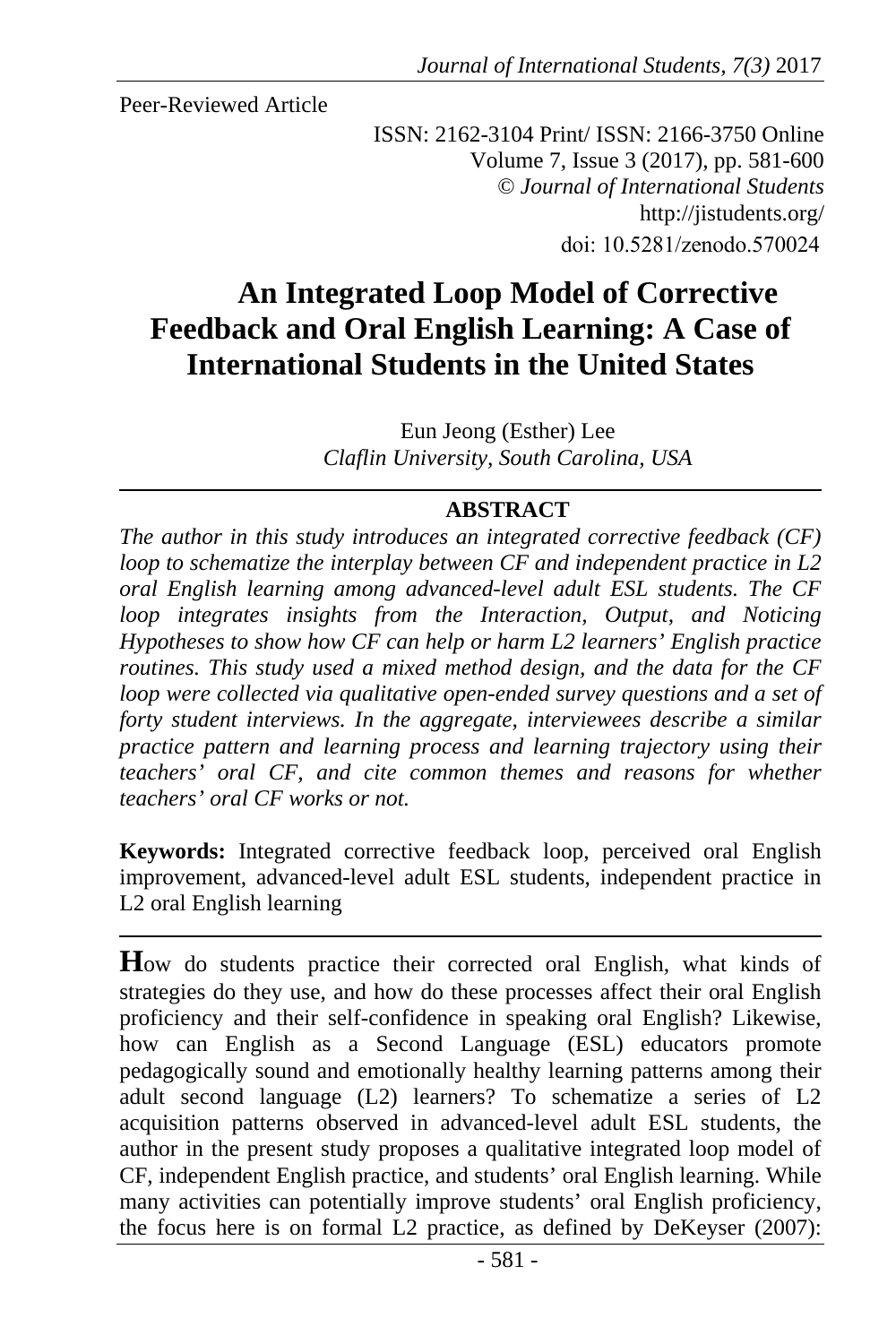"specific activities in the second language engaged in systematically deliberately, [and] with the goal of developing knowledge of and skills in the second languages" (p. 8).

Particularly since no previous studies of oral CF and L2 development have formalized this learning trajectory, the CF loop allows more rigorous investigations of how teachers' oral CF can influence learners' L2 development, and in what ways L2 learners can combine CF with independent practice to acquire target language structures. This study also contributes to scholarship on oral CF and affective variables, especially in terms of whether certain variables delay or accelerate (or even reorder) the various steps of the loop.

### **LITERATURE REVIEW**

Oral corrective feedback (hereafter, CF) on students' oral second language (L2) production has received considerable attention over the past couple of decades. When used effectively, CF calls students' attention to their oral errors, sometimes adding explicit corrections, and can thus play a critical role in eliminating those errors (Rezaei & Mozaffari, 2011). Many studies have demonstrated the effectiveness of CF in terms of learner uptake and target language development through teacher-learner interaction, while others have verified its characteristics and role in L2 teaching and learning (Doughty & Varela, 1998; Havranek, 1999; Lyster & Ranta, 1997; Ohta, 2000b; Oliver, 2000; Panove & Lyster, 2002). There are four dominant theoretical paradigms for CF in second language acquisition (SLA) research: the Universal Grammar paradigm (Carroll, 1997, 2001; Schwartz, 1986; Schwartz and Gubala-Ryzak, 1992; White, 1991), the cognitive-interaction paradigm (see below for relevant citations), the sociocultural paradigm (Aljaafreh and Lantolf, 1994; Lantolf and Thorne, 2007; Ohta, 2000a), and conversational analysis (Hellermann, 2009; McHoul, 1990; Nakamura, 2008; Seedhouse, 1997, 2004).

Of these, cognitive-interaction theories are the most common, though research based on the sociocultural paradigm and conversational analysis has been increasing (Sheen, 2011). Specifically, cognitive theories consider oral CF as significant in learners' "acquisition of both implicit and explicit L2 knowledge" (Sheen, 2011, p. 22). Most research along these lines emphasizes one or more of three major theoretical perspectives on oral CF: the Interaction Hypothesis (Long, 1983, 1996), the Output Hypothesis (Swain, 1985, 1995, 2000), and the Noticing Hypothesis (Schmidt, 1990, 1993, 1995, 2001). Building on these contributions, the present study introduces the CF loop to integrate elements from all three hypotheses, and to confirm the close relationships between teachers' oral CF, students' selfconfidence, and their oral English improvement.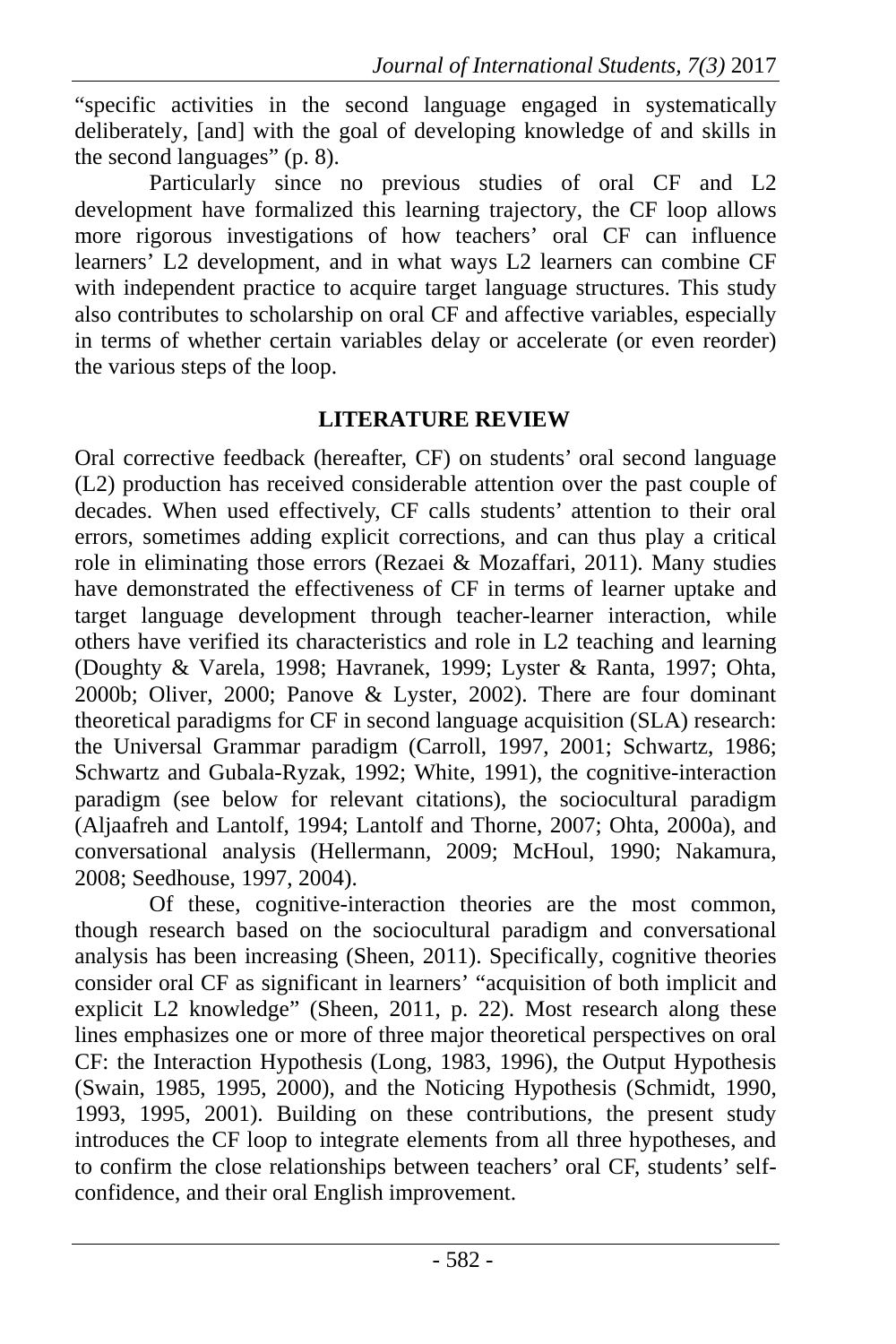#### **The Interaction Hypothesis**

Older models of L2 learning downplayed the importance of CF. For instance, Krashen (1982, 1985) argues that "comprehensible input serving as positive evidence" is enough for learners to acquire second languages (as cited in Sheen, 2011, p. 22). Therefore, in Krashen's Input Hypothesis, error correction is barely conducive to second language acquisition since it only focuses on facilitating explicit knowledge, not implicit knowledge (Sheen, 2011). However, Long (1983, 1996) proposed the Interaction Hypothesis to challenge this viewpoint, emphasizing the significance of interactionally modified input as interlocutors (e.g., competent speakers' and learners') negotiate meaning in communicative contexts. This negotiation, he argues, is far more conducive to language learning than merely providing comprehensible input as positive evidence. For example, in a later study Long (1996) argues that recasts, which rephrase an incorrect utterance by changing one or more of its elements without changing the meaning, connect "input, internal learner capacities, particularly selective attention, and output in productive ways" (p. 452).

Many applications of the Interaction Hypothesis have likewise focused on recasts. For instance, Doughty and Varela's (1998) study explores whether corrective feedback can be included in a content-based ESL classroom, and analyzes the effects of that feedback. The participants were two groups of sixth- and eighth-grade ESL students: the experimental group got corrective recasts during targeted communicative activities, while the control group did not. In this case, the target forms were the simple past and conditionals. These recasts consisted of two steps: repetition of the learners' utterances using rising intonation, with added stress on the verb to draw learner attention to problematic linguistic features, and then recasting with a falling intonation curve to provide the necessary target exemplar. Results showed that the experimental group showed significant positive developments in their stabilized language, while the control group showed no such progress.

Mackey and Philip's (1998) study evaluated recasts among 35 beginner and lower-intermediate level adult ESL learners. This experimental study tested two groups: one group with interactionally modified input, and the other with the same input but with intensive recasts. The findings show that interaction with intensive recasts was extremely effective for the more advanced students, more so than interaction alone, and it resulted in output development in the targeted higher-level morphosyntactic forms.

### **The Output Hypothesis**

As a complement to the Input Hypothesis, Swain (1985, 1995, 2000) proposed the Output Hypothesis, aimed mainly at modified output during interaction (Swain, 2005, as cited in Yang, 2008). Swain claims that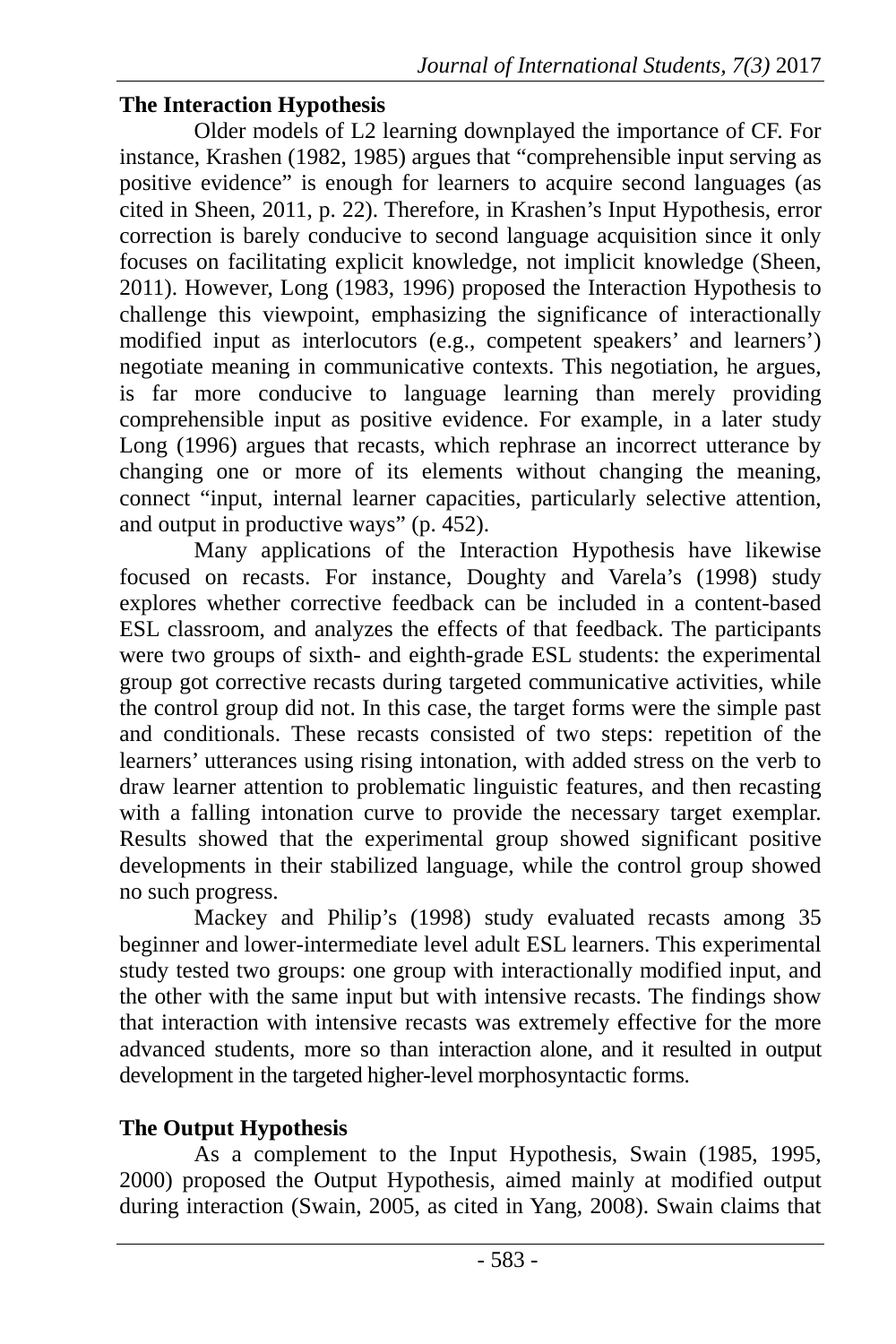"when learners are required to produce pushed output, they are forced to engage in not only semantic processing but also syntactic processing" (Sheen, 2011, p. 24). The Output Hypothesis was derived from Swain's research experience in French immersion contexts, during which she found that immersion learners failed to acquire grammatical accuracy in terms of morphology and syntax, even though they were exposed to years of sufficient comprehensible input in communicative classrooms (Harley & Swain, 1984; Lightbown & Spada, 1990, 1994; Yang, 2008, as cited in Sheen, 2011).

Similarly to Long, this leads Swain to argue that comprehensible input alone is not sufficient for learners to reach grammatically accurate utterances. Her argument emphasizes that it is necessary for learners to have abundant opportunities for pushed output, in order to achieve successful language acquisition (Sheen, 2011; Yang, 2008). As she puts it, "being 'pushed' in output…is a concept parallel to that of the i +1 of comprehensible input. Indeed, one might call this the 'comprehensible output' hypothesis" (Swain, 1985, pp. 248-9). Along similar lines, Mackey's (2002) study points out that students' perception of being pushed was greatest when they received their teacher's corrective feedback, while it was least when they got feedback from their non-native-speaking peers.

Swain (1993, 1995) classifies three functions of output in second language learning. First of all, output has a noticing/triggering function. It enables learners to notice a gap between their target output and their actual output, so they recognize the limits of their linguistic knowledge (Swain, 1995). Secondly, output functions as a means of testing hypotheses about the comprehensibility and linguistic accuracy of learners' utterances, as a result of their interlocutors' feedback. Finally, output has a metalinguistic (reflective) function, which makes it possible for learners to advance "knowledge about language (metalanguage)" and enhance their awareness of the "rules of language" (Sheen, 2011, p. 24). According to Sheen, Swain's theories encourage CF "that elicits learner self-repair," and suggest that such output "is more likely to enable learners to move from comprehension to meaningful production" (Lyster, 2004; Lyster and Ranta, 1997, as cited in Sheen, 2011, p. 25).

Consequently, the opportunities CF affords for pushed output play a significant role in impelling learners to repair errors, as well as enhancing a higher rate of response (uptake), in order to improve learning potential (Sheen, 2011). Nobuyoshi and Ellis's (1993) study supports this model. In a study of low-proficiency adult ESL learners, they found that clarification requests, a type of output-prompting CF, led to significant gains in accuracy among two of the three students in the experimental group, and to improved accuracy over time. These results show well not only the significance of the comprehensible output hypothesis, but also how it contributes specifically to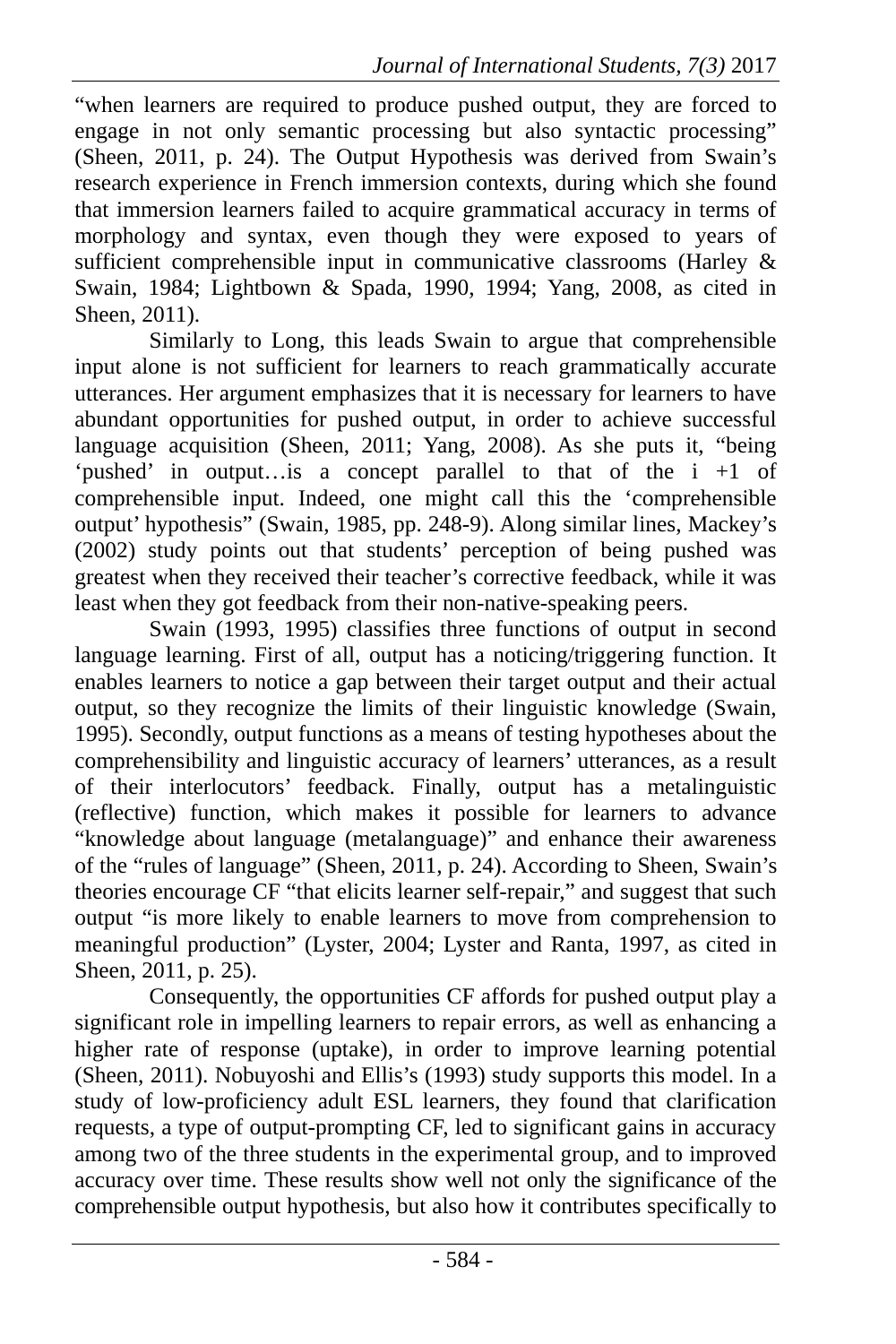second language acquisition.

### **The Noticing Hypothesis**

Schmidt (1990, 1995, 2001) proposed the Noticing Hypothesis, which originated from his own experiences learning Portuguese in Brazil (Schmidt and Frota, 1986). In the Noticing Hypothesis, Schmidt maintains that L2 learning requires conscious attention to input, and that "only what is consciously noticed can be converted into intake" (Schmidt, 2001, as cited in Kim, 2004, p. 6). As Kim (2004) notes, learners' noticing of gaps in their linguistic knowledge is not a static phenomenon, and learners' internal factors (e.g., level of proficiency, L1, age, working memory, etc.) and external factors (e.g., linguistic features, task effects, contexts, etc.) influence the effectiveness of CF on L2 learning. Consequently, learners' improvement can be assessed more effectively through process-oriented measurements such as stabilized language analysis than through productoriented measurements (Doughty & Varela, 1998). Other proponents of the Noticing Hypothesis (Ellis, 1991; Gass & Varonis, 1994; Schmidt, 1990, 1995, 2001) also argue for the importance of corrective feedback, since it draws learners' attention to grammatical form (Kim, 2004). Specifically, this theoretical perspective asserts that corrective feedback functions as a stimulus by spurring L2 learners to "identify the gap between their erroneous utterance and the target form" (Rezaei & Mozaffari, 2011, p. 22). In other words, both the process of noticing and awareness of those gaps are necessary for L2 learners to develop oral production, as well as for subsequent grammatical restructuring.

This emphasis on learner awareness has made the Noticing Hypothesis popular among scholars of CF. Lyster's (2004) study, for instance, uses a comparative analysis of five quasi-experimental studies to examine the effectiveness of form-focused instruction in four areas: perfect vs. imperfect past tense, the conditional mode, second-person pronouns, and grammatical gender. Almost 1,200 students ranging in age from 7 to 14 participated, distributed among 49 French immersion classrooms in Canada, primarily in content-based instructional contexts. The results of this study suggest that in terms of stabilized language features that have reached a developmental plateau, effective form-focused instruction in immersion contexts balances distribution of opportunities for noticing, language awareness, and controlled practice with feedback. Likewise, Lyster (2004) argues that instructors need to push their students to access target forms that are in competition with more readily accessible and recalcitrant stabilized language forms (Lyster, 2004).

Another relevant application of the Noticing Hypothesis is Philip's (2003) study, which probes the extent to which learners may notice native speakers' reformulations of their stabilized language grammar in the context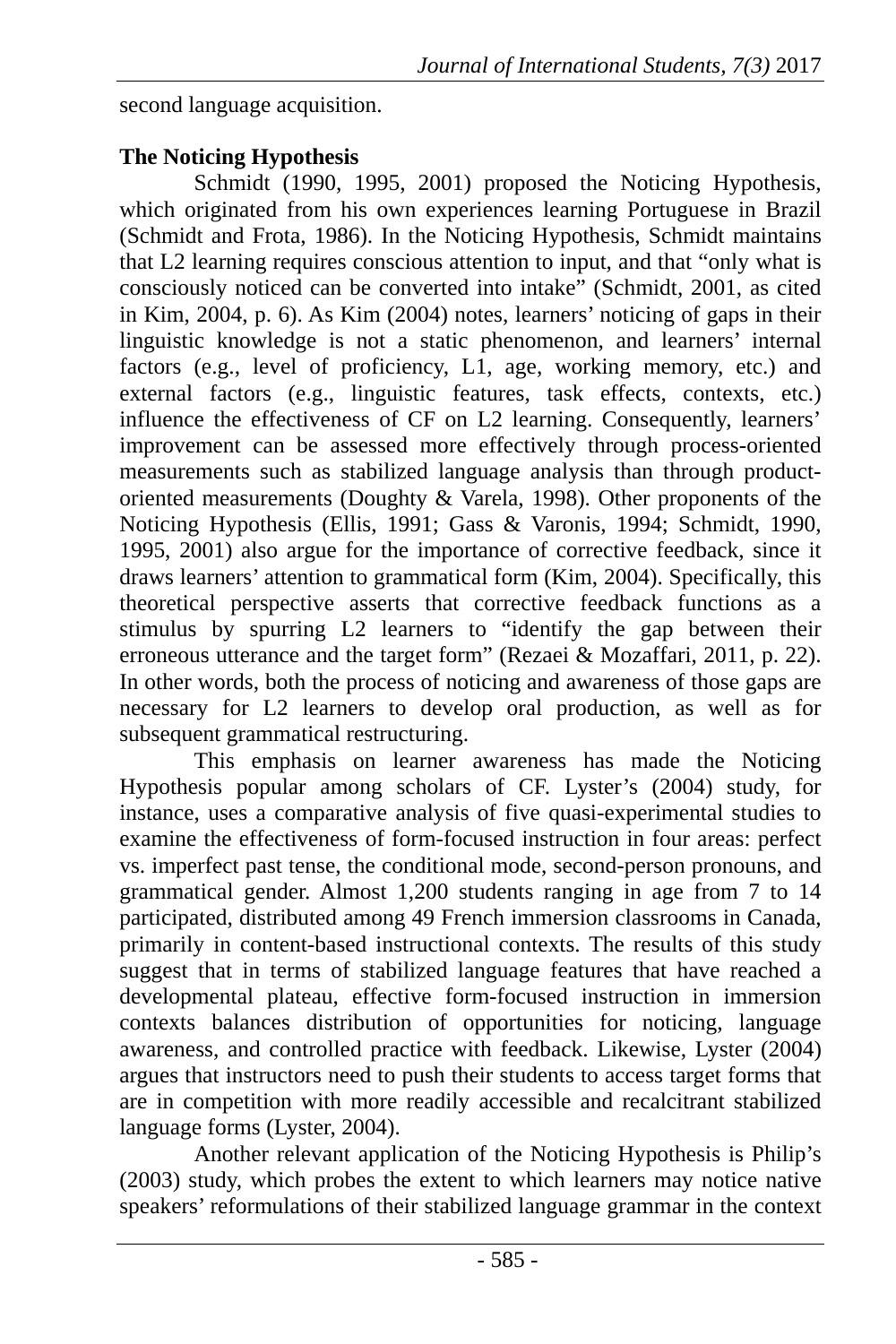of dyadic interaction. Philip's (2003) results suggest that the adult ESL learners mostly recognized the changes made to their nontargetlike utterances by way of recasts.

 Song's (2007) study investigates the extent to which beginning learners actually notice the morphological and syntactic changes that occur in recasts of their nontargetlike utterances, again in the context of dyadic oral interaction. Two Korean beginning learners participated in this study, and they received demanding recasts of their morphological and syntactic errors over a period of four months. The results show that the learners noticed simple recasts to a greater extent than complex ones, and they had more success in noticing changes that targeted syntactic errors rather than morphological errors. The learners' noticing even differed among items sharing the same linguistic domain.

As these summaries show, much oral CF research has emphasized how teachers use communicative interaction to provide comprehensible input on L2 learners' errors and mistakes, how L2 learners notice the gap between their erroneous utterance and the target form, and how L2 learners generate pushed output to produce the target language successfully. However, the previous research did not gather data on L2 learners' independent attempts, based on their noticing and output, to improve their oral English proficiency. This gap significantly restricts our understanding of students' L2 learning strategies, especially since formal classroom instruction plays a relatively small part in developing L2 fluency. As DeKeyser (2007) points out, "[t]he concept of second language practice remains remarkably unexamined from a theoretical point of view. Misgivings and misunderstandings about practice abound and are often rooted in even deeper misunderstandings about what it is that language learners are supposed to learn" (p. 1). To correct these misunderstandings, this study presents a refined integrated corrective feedback loop (CFL) to locate the place of both CF and independent practice in L2 learning.The current study has two research questions:

- 1. What areas of perceived oral English improvement do advanced-level adult ESL students associate with their teachers' oral corrective feedback?
- 2. How do advanced-level adult ESL students describe and conceptualize the roles of corrective feedback and independent practice in the process of oral English learning?

### **RESEARCH METHOD**

## **Participants**

Sixty (60) advanced-level ESL adult students were included in this study. These participants were completing their PhDs at a large Midwestern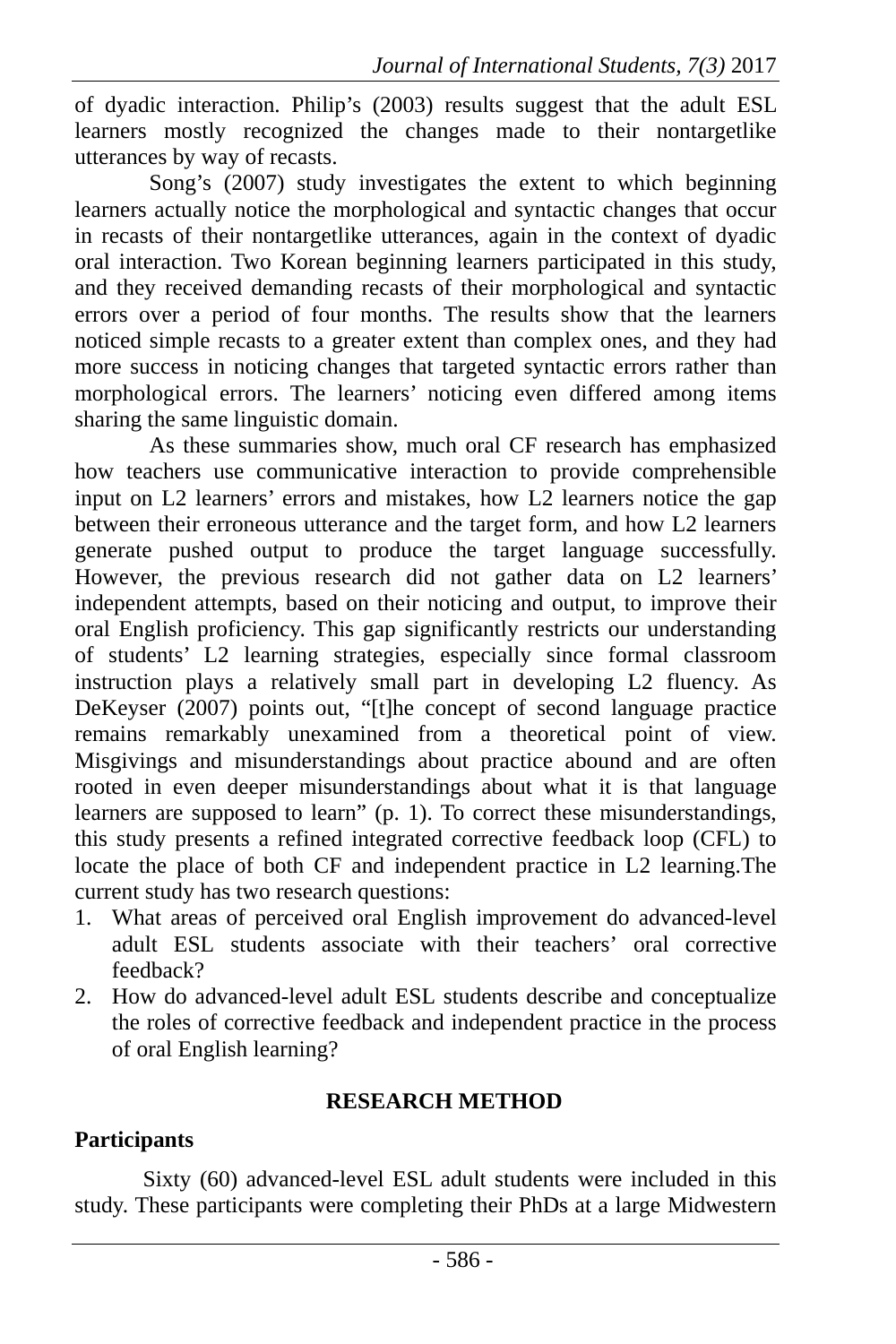university, mostly in social science or STEM fields, and were all training to be teaching assistants (TAs). They were all enrolled in the university's intensive oral English program. They came from a variety of countries: 36 were Chinese, 10 Korean, 4 Indian, 2 Japanese, 2 Taiwanese, 2 Thai, 1 Mexican, 1 Iranian, 1 Venezuelan, and 1 was from Hong Kong. All sixty were expected to teach college courses in their respective fields, in English, after completing the program. Before starting the program, each student took an institutional version of the Test of Spoken English (TSE), which measures the ability of nonnative English speakers to communicate effectively. A score of 230 on this test is required to gain TA certification, and the students in the present study all scored between 190 and 220. That is, the study participants scored better on oral proficiency, reading, vocabulary, grammar, writing, and listening than their graduate colleagues in the university's regular ESL program but their abilities were not high enough to be certified to teach. To qualify for teaching assistantships, each student had to achieve near-native levels of fluency in spoken English. Specifically, each one had to pass a mock teaching test—a 10-minute lecture to a real audience—to demonstrate his or her oral English proficiency.

All sixty students completed a survey on their backgrounds and attitudes toward corrective feedback, and forty  $(N = 40)$  students agreed to participate in follow-up interview. Of the interviewed participants, 22 were Chinese, 8 Korean, 3 Indian, 2 Japanese, 2 Taiwanese, 1 Thai, 1 Venezuelan, and 1 was from Hong Kong.

#### **Setting**

This study was conducted in a focused oral English program, part of a university-affiliated ESL institute in the central United States. The program's instructors and staff members seek to improve international teaching assistants' (ITAs') oral English, to help ensure that they can teach effectively in the university. To do so, they administer placement tests to ITAs whose native language is not English, provide formal coursework as needed, and give teaching performance tests after each course to determine whether the students are ready to teach. The program has four sequenced courses, referred to here as Level 1, Level 2, Level 3, and Level 4. This study collected data from students in the Level 3 course, as the researcher's classroom observations—both those for this study and two years' worth of observations for previous studies—confirm that Level 3 students have had the most experience with CF. Based on the researcher's observation notes, teachers very frequently use immediate oral corrective feedback in the Level 3 course. In fact, CF practices are a mandatory part of the curriculum: instructors are trained to stop and correct students whenever a problem in the students' communication occurs. Students are then asked to repeat their utterances, making the suggested corrections. The ultimate goal of the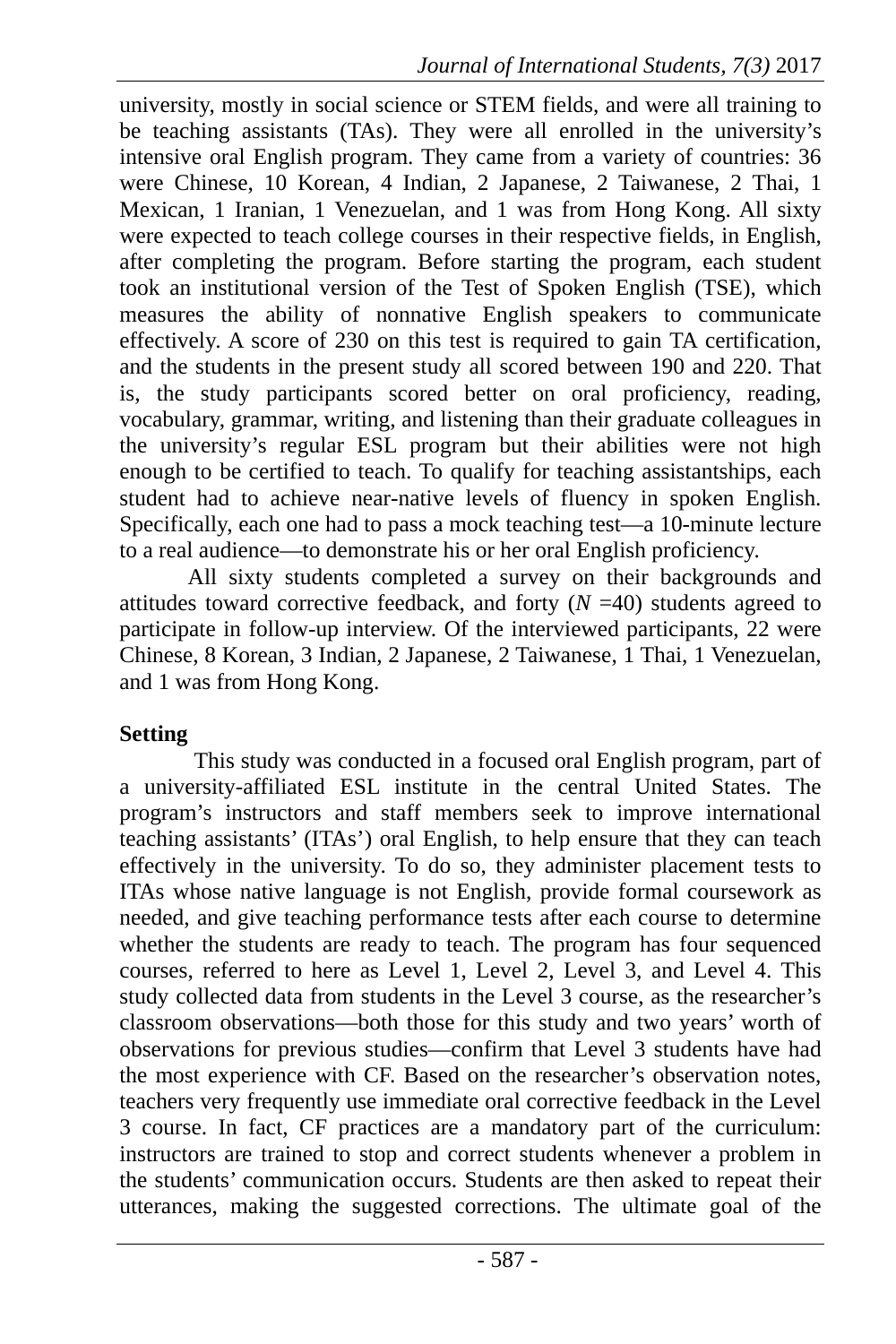course is to improve students' natural and readily comprehensible language, so the mostly American undergraduate student population can understand classroom lectures. Since nearly all the Level 3 instructors allowed the researcher to observe their respective classrooms (one teacher declined to be observed), the study includes CF data from a wide range of pedagogical contexts.

### **Instruments**

The data were collected by means of two questionnaire surveys (the pre- and post-surveys) which were developed by the researcher, complemented by in-depth follow-up interview. The pre-survey was given at the end of the first week of classes, and the post-survey after an additional month of instruction. Both surveys traced the students' perceived oral English proficiency and included students' self-assessments of their phonological, lexical, grammatical, and general oral skills. These skills were measured using a 10-point Likert-type scale ranging from "beginner" to "advanced." The pre-survey also gathered data on the students' previous English learning experiences, to assist in interview planning and data analysis. Additionally, the post-survey included four open-ended questions, including one question gathering students' self-assessments of their overall oral English proficiency improvement as a result of the past four weeks of oral corrective feedback.

To ensure the validity and reliability of the questionnaire, drafts of each survey were anonymously reviewed and revised by three professors in TESOL and SLA, and by one expert on quantitative research, evaluation, and measurement. Afterward, the revised questionnaires were tested by five ITAs who had taken the Level 3 course the previous quarter. The interview questions engaged the students' qualitative survey responses. All forty students were asked to expand on their answers to the four qualitative survey questions: 1) Do you think your teacher's oral CF develops your oral English proficiency? Why or why not? 2) How does the teacher's oral CF influence your oral English improvement? 3) After getting your teacher's CF in class, how do you practice your oral English? 4) What do you think are the benefits of including oral CF in [the program]? Based on the students' responses, the qualitative interview data were analyzed and coded in accordance with four themes: becoming aware of errors and mistakes, practicing corrected oral English, improving oral English proficiency, and gaining more confidence in speaking English.

### **Data Analysis**

To examine which areas of perceived oral English improvement advanced-level adult students experienced after receiving their teachers' oral CF (Research Question 1), results from the pre- and post-survey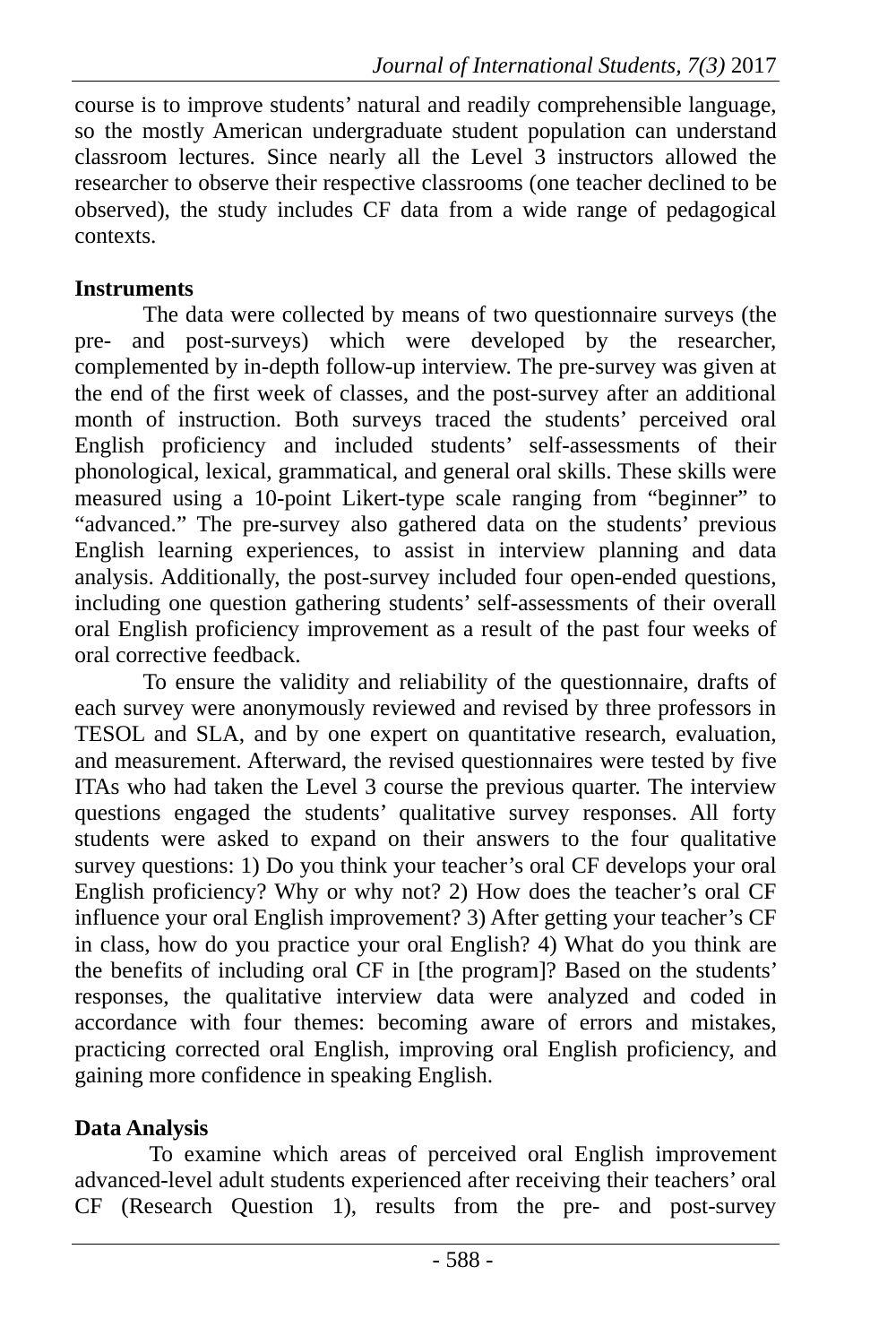questionnaires, including phonological, lexical, grammatical, and general oral skills, were summarized using descriptive statistics. The pre-test and post-test data were also analyzed by nonparametric tests of medians, to determine if the changes were statistically significant.

Next, in order to analyze how oral CF and independent practice interacted with one another among advanced-level adult ESL students (Research Question 2), the students' responses to the post-survey's four open-ended questions were analyzed, along with the transcriptions from the interviews. Member checks were used in order to corroborate face validity, and the interview findings were coded and classified by the themes listed above. Naturally, the interviews focused on the students' strategies for practicing English outside the classroom.

#### **RESULTS**

#### **Areas of Perceived Oral English Improvement**

Students rated their oral English proficiency before and after their teachers' CF, and the self-ratings were compared using descriptive plots and statistical tests. The changes in self-rating were further explored in four major areas of phonological proficiency: phonological features, grammatical features, lexical features, and integrated oral skills.



**Figure1.**Distribution of self-rated overall oral English proficiency levels: pretest vs. posttest

Figure 1 displays the distributions of students' self-rated overall oral English proficiency in the pretest and posttest, using a side-by-side boxplot.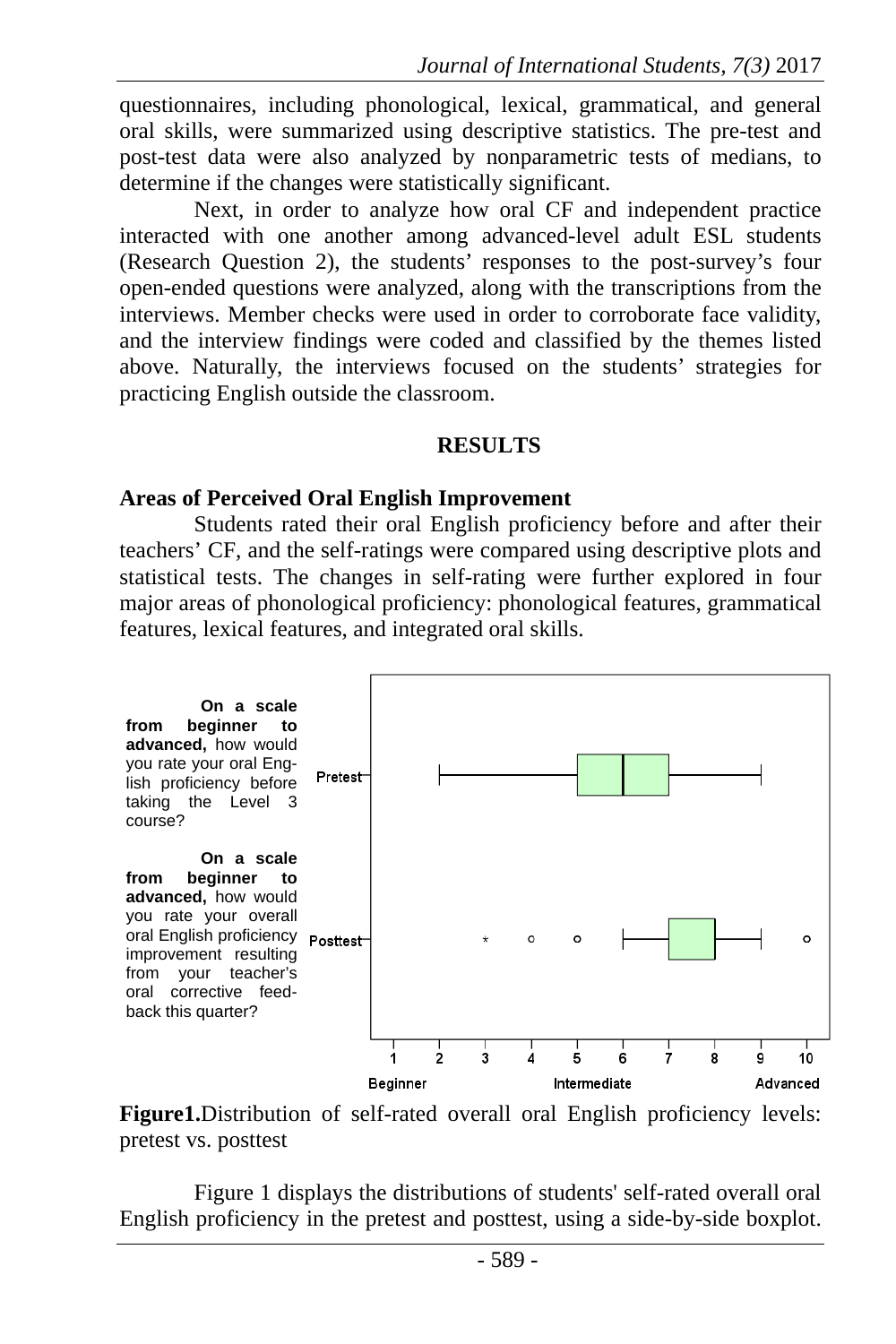Boxplots visualize the distribution of scores using five statistics: the minimum (the left "fence"), the first quartile (the left border of the box), the median (the middle of the box), the third quartile (the right border of the box), and the maximum (the right "fence"). Therefore, the position of the box indicates where the middle 50% of all the scores lie on the scale, and the width of the box and the distance between the fences describe the spread of the scores. Moreover, outliers in the distribution are represented by dots (minor outliers) and stars (major outliers). As shown in Figure 1, after receiving teachers' CF, the median rating of the students' overall English proficiency increased from 6 to 8 on a scale of 1 to 10. In the pretest, the self-ratings in the middle 50% ranged from 5 to 7, whereas in the posttest the self-ratings in the middle 50% were either 7 or 8. Table 1 lists the results of the statistical tests on the median change in self-rating from pretest to posttest. Since the scores are not normally distributed, two nonparametric tests, a sign test and a signed rank test, have been conducted to detect any differences in the ratings from pretest to posttest. The null hypothesis is that the median change is zero. As shown in Table 1, the median change is 1.5. With 95% confidence, the median rating will increase by somewhere between 1 and 2 from pretest to posttest. The dependent-samples sign test indicates that after receiving their teachers' oral CF during the quarter, students' self-rated oral English proficiency has increased significantly (*p* < .001). A Wilcoxon signed rank test gives the same result, suggesting that the students rated themselves significantly higher in oral English proficiency at the end of the quarter compared to the start of the quarter  $(p < .001)$ .

**Table 1: Change in self-rated overall oral English proficiency level from pretest to posttest (***N***=60)**

|    | change $change$ | <b>Ties</b> | Median<br>change |       | 95% CI         |      | SE             | Stand.<br>test statistic |      |
|----|-----------------|-------------|------------------|-------|----------------|------|----------------|--------------------------|------|
| 47 |                 | 11          | 1.500            | lower | upper<br>2.000 | 47   | 3.500<br>99.30 | 6.286                    | .000 |
|    |                 |             |                  | 1.000 |                | 1205 |                | 5.967                    | .000 |

To assess the changes in self-rating between different areas of oral English proficiency from pretest to posttest, four aspects of phonological proficiency were examined: phonological features, lexical features, grammatical features, and integrated oral skills. The scores for these variables are composite measures obtained from multi-item rating scales. Table 2 lists the number of items contained in each scale, and the internal reliability (as measured by Cronbach's alpha) for each scale in the pretest and in the posttest. As shown in Table 2, the internal reliability is high for all four scales (Cronbach's alpha ranges from .925 to .966).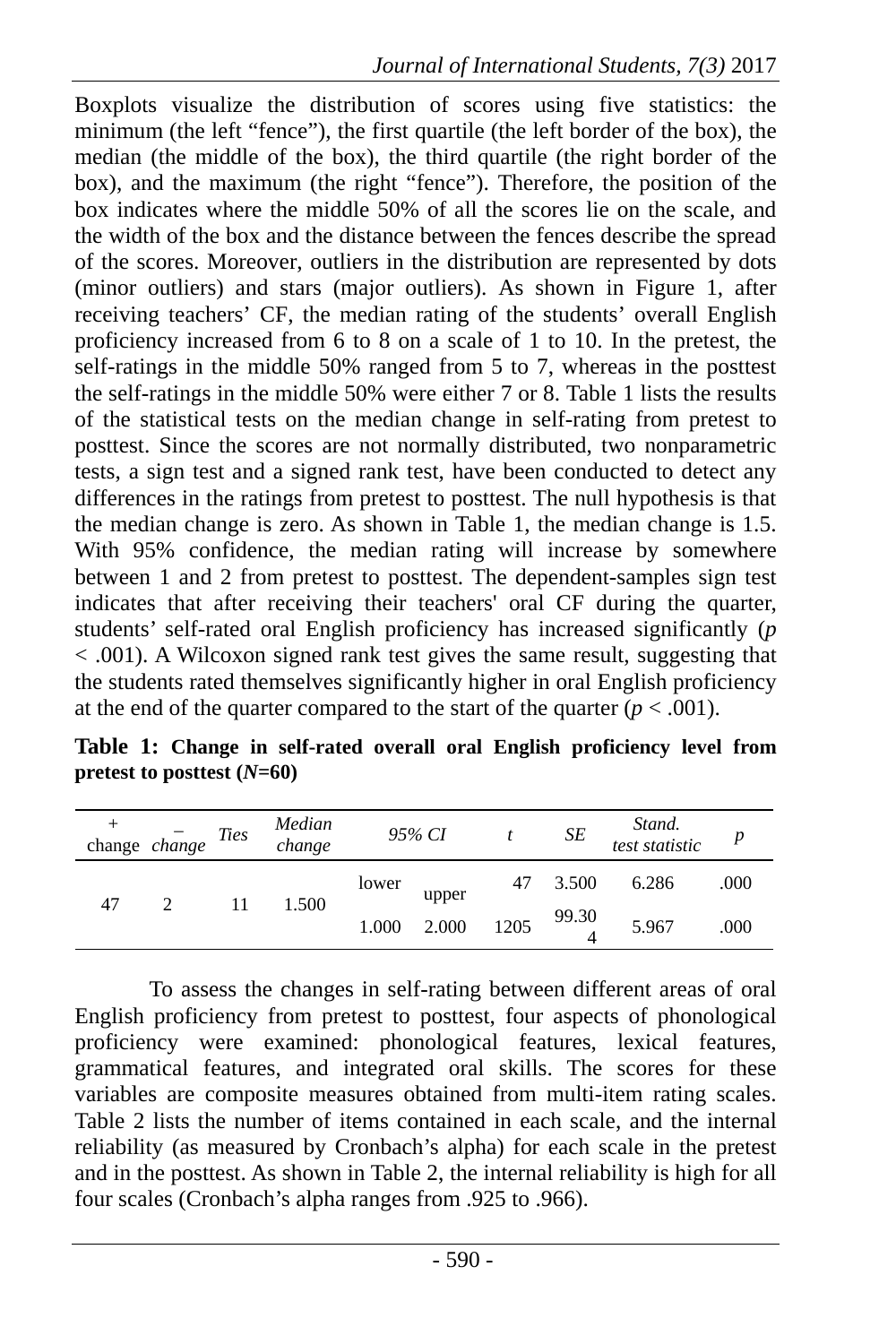| Scale                  | Number of items | Cronbach's alpha |          |  |  |
|------------------------|-----------------|------------------|----------|--|--|
|                        |                 | Pretest          | Posttest |  |  |
| Phonological features  | 16              | .960             | .966     |  |  |
| Lexical features       |                 | .925             | .930     |  |  |
| Grammatical features   |                 | .955             | .959     |  |  |
| Integrated oral skills |                 | .961             | .966     |  |  |

**Table 2: Reliability coefficients of pretest and posttest scores on four scales measuring phonological proficiency**  $(N = 60)$ 

Figure 2 uses boxplots to demonstrate the distribution of self-rated pretest and posttest proficiency levels for each of the four phonological aspects. On the plot, each box represents the distribution of composite selfratings for one phonological aspect at one point in time. The boxes with lighter color indicate the pretest distributions, whereas the boxes with darker color represent the posttest distributions. As shown in Figure 2, in general the ratings have increased substantially from pretest to posttest in each of the four areas, as the distributions of self-ratings have moved towards the higher end of the scale from pretest to posttest. However, the existence of outliers in each aspect indicates that a few students did not report as much progress in phonological proficiency as their peers did.



**Figure 2: Distribution of self-rated phonological proficiency in four areas: pretest vs. posttest**

As the existence of outliers renders the validity of tests based on normal theory questionable, dependent-samples sign tests, which do not depend on the assumption of normality, were also conducted to detect whether there is any difference in any of the four areas of phonological proficiency. As there are four dependent variables, Bonferroni correction is applied and an alpha level of 0.0125 is used for each test, so that the overall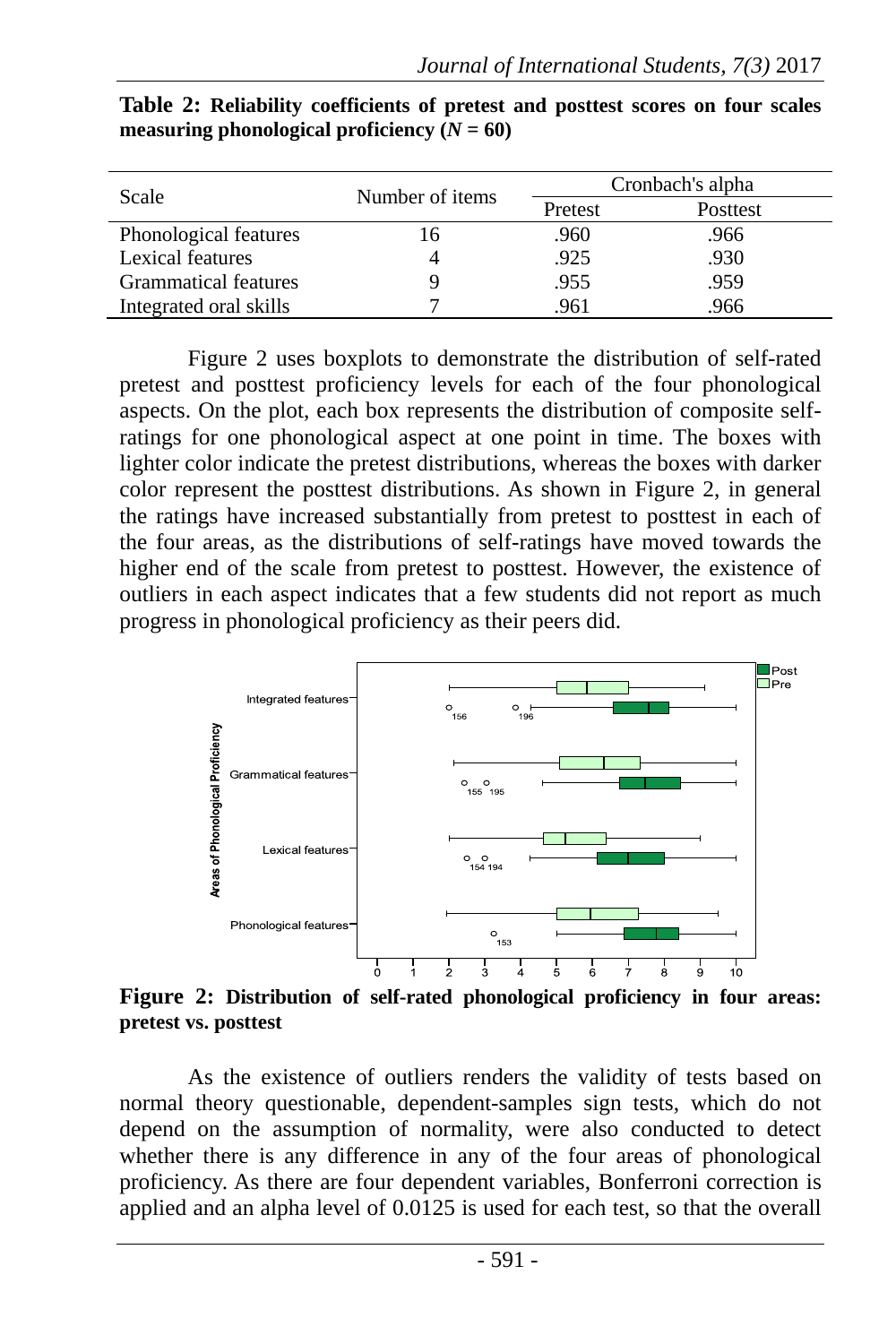Type-I error rate can be controlled at the .05 level. Results of the tests are tabulated in Table 3, where each row represents the results (i.e., median change, 95% confidence interval of the change, test statistics, *p*-value, etc.) for one phonological area.

|              | $+$    | change | Tie      | Median<br>change | 95% CI |       |    | SE    |            |
|--------------|--------|--------|----------|------------------|--------|-------|----|-------|------------|
|              | change |        |          |                  | lower  | upper |    |       | $p$ -value |
| Phonological | 53     |        | $\theta$ | 1.500            | 1.058  | 1.933 | 53 | 3.873 | .000       |
| Lexical      | 50     | 8      | 2        | 1.375            | 1.000  | 1.875 | 50 | 3.808 | .000       |
| Grammatical  | 51     | 8      |          | 1.214            | .762   | 1.667 | 51 | 3.841 | .000       |
| Integrated   | 56     | 3      | 1        | 1.429            | 1.071  | 1.786 | 56 | 3.841 | .000       |

**Table 3: Change in self-rated phonological proficiency in four areas from pretest**   $\text{to posttest: sign test}$   $(N=60)$ 

As shown in Table 3, all four areas of phonological proficiency feature significant increases in terms of students' self-rating ( $p < .001$ ). For phonological features, lexical features, and integrated oral skills, the median rating is expected to increase by around 1.4, whereas for grammatical features, the perceived proficiency level is expected to increase by 1.2. With 95% confidence, the true ratings for phonological features as well as for lexical features increased by between 1 and 1.9, the true rating for integrated oral skills increased by between 1 and 1.8, and the true rating for grammatical features increased by between 0.7 and 1.7. In sum, the students' self-rated levels of overall oral English proficiency have increased substantially from pretest to posttest. Students have reported significantly higher self-ratings in phonological features, lexical features, grammatical features, and general oral English skills after receiving their teachers' CF during the quarter.

### **The Integrated Corrective Feedback Loop (CFL)**

This section introduces the integrated corrective feedback loop (CFL) and explores the study's broader pedagogical implications. As described in detail below, the CFL schematizes the specific impact of CF on advanced-level adult ESL students' attempts to improve their oral English proficiency in a spoken English course, and explains how students use independent practice to supplement CF. Likewise, this section presents some ideas about how spoken English classes should be taught, and how teachers' oral CF should be used in the ESL classroom. In the aggregate, all forty interviewees described a similar learning trajectory in terms of how they balanced their teachers' oral CF and their own independent practice. This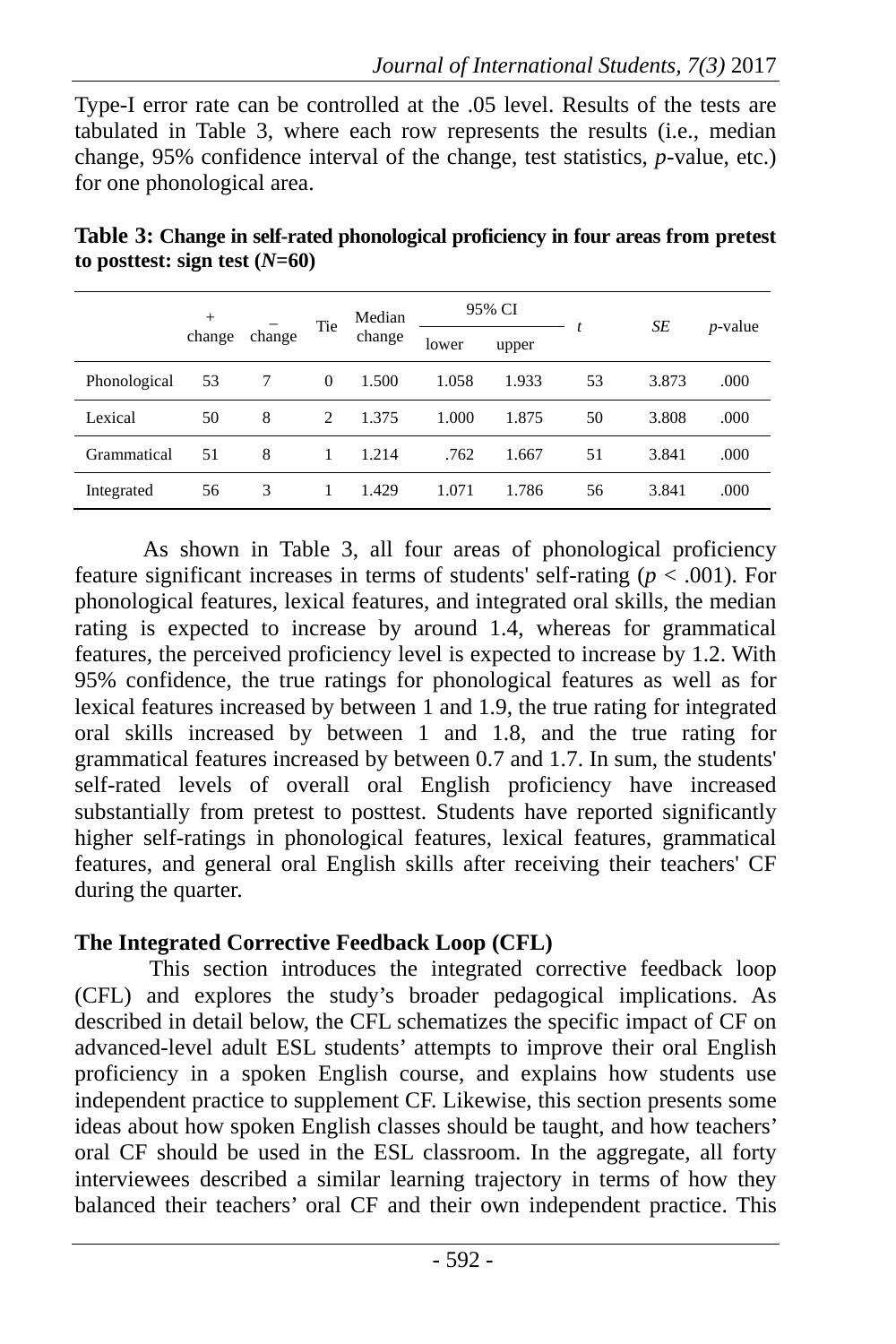

trajectory is schematized in the Corrective Feedback Loop.

Figure 3: The Corrective Feedback Loop (CFL)

Of the forty students interviewed for this study, six described learning trajectories that were too inconsistent and idiosyncratic to include in the model. Twenty-four out of forty, though, shaped their learning trajectory by means of teachers' oral CF, as indicated in Figure 3. However, ten other students switched the order of two elements: "Gaining more confidence in speaking English" and "Improving my oral English Proficiency." This pattern suggests that the precise order of gaining confidence and improving oral proficiency may depend on individual differences among students, perhaps including multiple affective variables.

#### **CFL Components**

The CFL system has the following components:

- 1. Reference Value: the desired level of oral English proficiency we want to achieve.
- 2. Controller: applies a control action over the plant (the student) to drive the output (oral English level) to the desired reference value.
- 3. Plant (the student): the subject that the instructor seeks to "control" so that he or she achieves the desired reference value.
- 4. Feedback loop: uses the output (oral English level) to obtain the necessary information to compare the actual oral English level with the desired proficiency level.

The CFL could potentially be limited to fixing a single error (e.g., mispronouncing a particular word, a single component of the student's English proficiency), which would create a single-input and single-output system. However, since language proficiency requires multiple components, it is more helpful to think of multi-input (e.g., different instances of CF) and multiple outputs (e.g., new utterances in English).

### *How does the CFL work?*

First, the student's existing level of proficiency is measured by a diagnostic test or an interview. Based on these results, the desired level of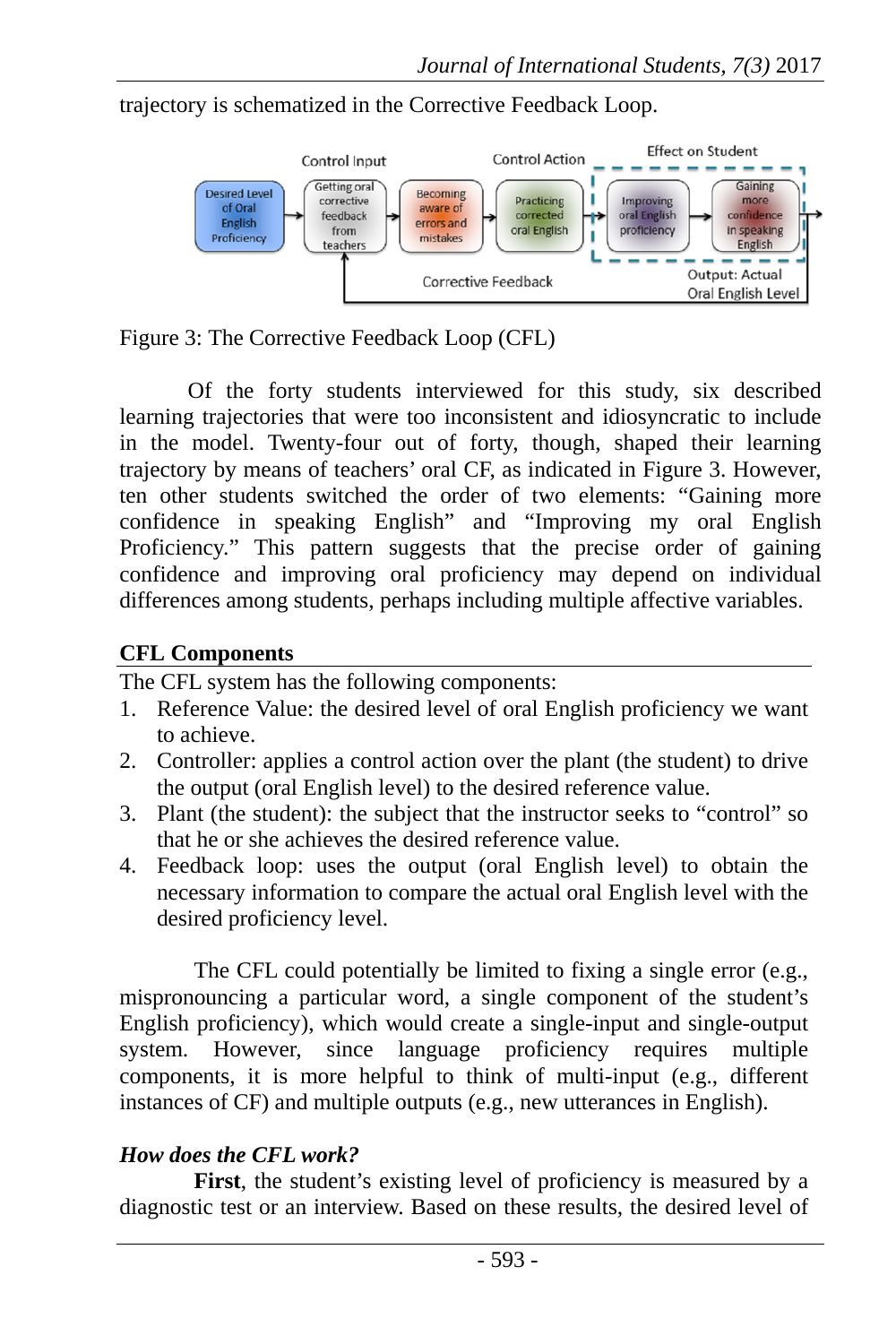oral English proficiency is selected by an instructor or program administrator. For instance, a student with a poor level of English should be placed in a beginner class, so that the correct "control input" and "control action" can be taken.

Second, in accordance with the student's actual oral English level, the instructor provides corrective feedback (control input) on the student's errors. By using the information given by the feedback, the student starts becoming aware of his or her errors. The student will use this information to plan and carry out specific actions.

**Third**, the student starts taking some control actions by means of practicing the corrected oral English. This practice affects the student's English ability and emotions toward speaking English. This model assumes that the control actions are applied constantly; therefore, positive effects should eventually be obtained.

Fourth, the student starts to perceive positive effects by means of improving his/her oral English proficiency and gaining more confidence in speaking English. These two processes are interconnected, because as students improve they start gaining confidence, and as they gain confidence they become more willing to improve their oral English.

Fifth, the student reaches a new outcome or creates new output based on his or her new oral English level. If the student's new output is acceptable to the instructor, the CFL ends since the target fluency level has been reached. However, if the student's new output is not acceptable to the instructor, the student gets more CF from the instructor and returns to the error noticing step. Depending on the student's expectations, this new feedback may introduce a range of emotions, including frustration, excitement, motivation, and confidence. All this new information feeds back into the corrective feedback loop.

Sixth, the teacher or instructor uses the student's updated oral English level to provide further oral feedback to the student. In this way, the student is capable of assessing the level of her/his oral English proficiency. This information returns feedback to the first step of the loop, in order to obtain a closed-loop feedback control process.

### **DISCUSSION**

### **Independent Practice and Oral English Improvement**

DeKeyser (2007) asserts that though various components of "teaching, practicing, and providing feedback" have received sustained scholarly attention, "what exactly the ideal point is on the analytic/synthetic dimension of curriculum design, and what this implies for practice activities, is still far from resolved, especially in the foreign language context" (p. 9). The integrated corrective feedback loop presented in the current study helps resolve those questions, as it allows us to examine relationships between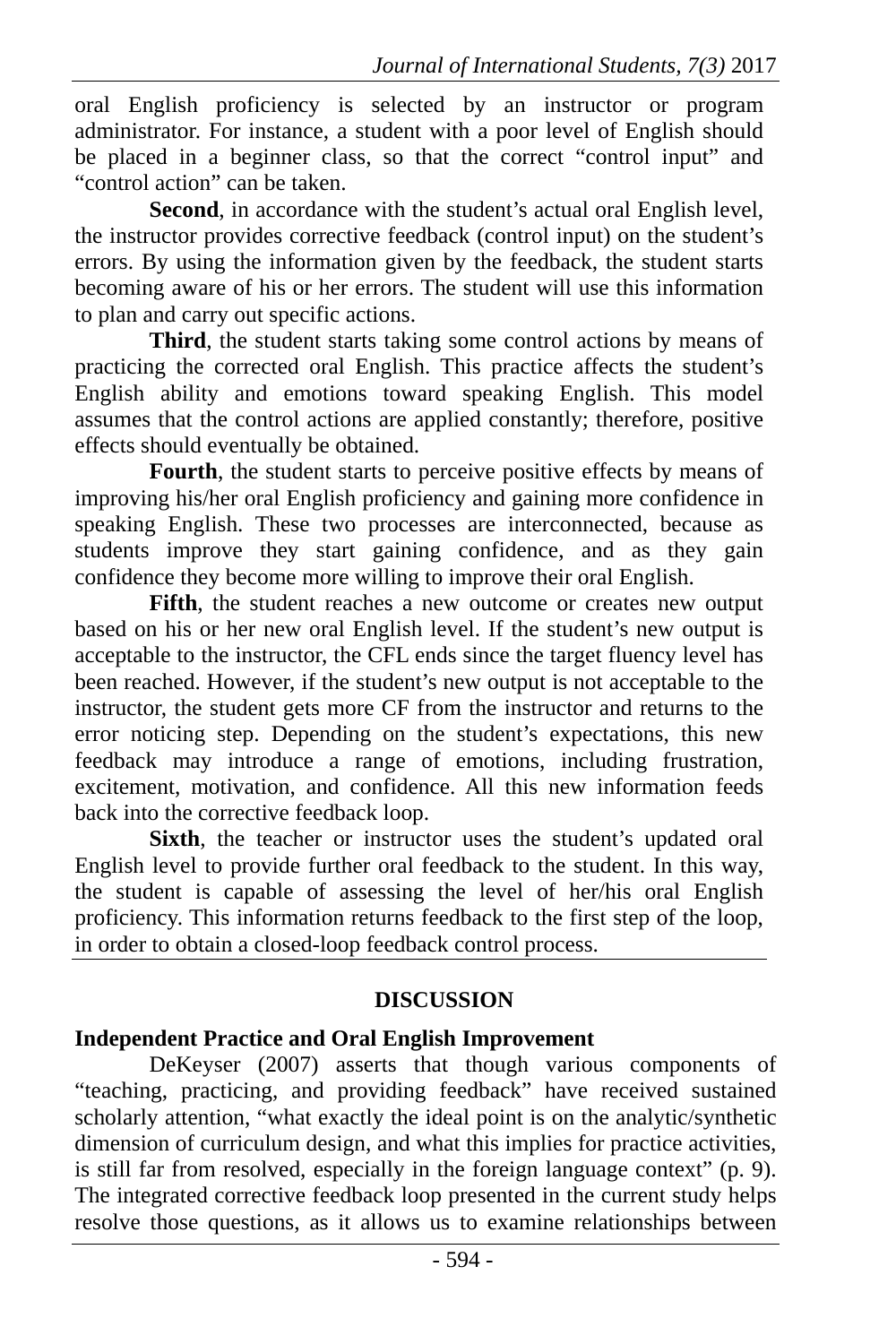teachers' oral CF, affective variables, and students' oral English improvement more precisely. The results presented here show that in order to improve their English oral proficiency students must supplement their teachers' CF with their own practice and efforts. Specifically, the CF loop shows significant interactions among teachers' input (oral CF), students' noticing, students' output, students' further practice based on their noticing and output, and students' actual English improvement and increased selfconfidence.

Similarly, the CF loop examines how and when teachers' oral CF affects a series of interrelated SLA cognitive processes. Most importantly, it recognizes the centrality of students' independent practice in L2 acquisition, rather than assuming that most or all language learning must happen in the classroom. The following interview excerpts demonstrate the participants' attitudes toward CF and oral English practice, and why they think both are important:

> *Practice is important, because first, if you never speak, how can you improve? And second, it's just the way you learn something. Especially if you have a problem or mistake in your speaking, you've had it for quite a long time, and it's already become kind of like a habit in your mind. The only way you can get rid of that is to do a different thing, practicing it for an amount of time; otherwise, you can never fix it* (Participant 14's personal interview, May 25, 2012).

> *I already studied English for a long time, more than 10 years, but it's not perfect. Even though it's poor, I think I know mostly about English grammar, reading, vocabulary, and writing. But speaking is totally different. And when I write something, I can fix and I can change the sentence whenever I want. But in conversation or in speaking, I have just a few seconds to respond. So that makes me use the wrong grammar or wrong sentences, wrong intonation, stress, and pronunciation. So when I get feedback from other people about my error, I fix that error, and then I practice the corrected pronunciation, phrases, or sentences as much as I can until I can speak them out naturally* (Participant 5's personal interview, May 23, 2012).

Most of the interviewed students argued that effective practice requires a conscious awareness of the differences between their own errors and the modified forms or pronunciation their teachers and textbooks present. In order to get familiar with the modified forms and patterns, the students continuously practiced the corrected words and phrases until they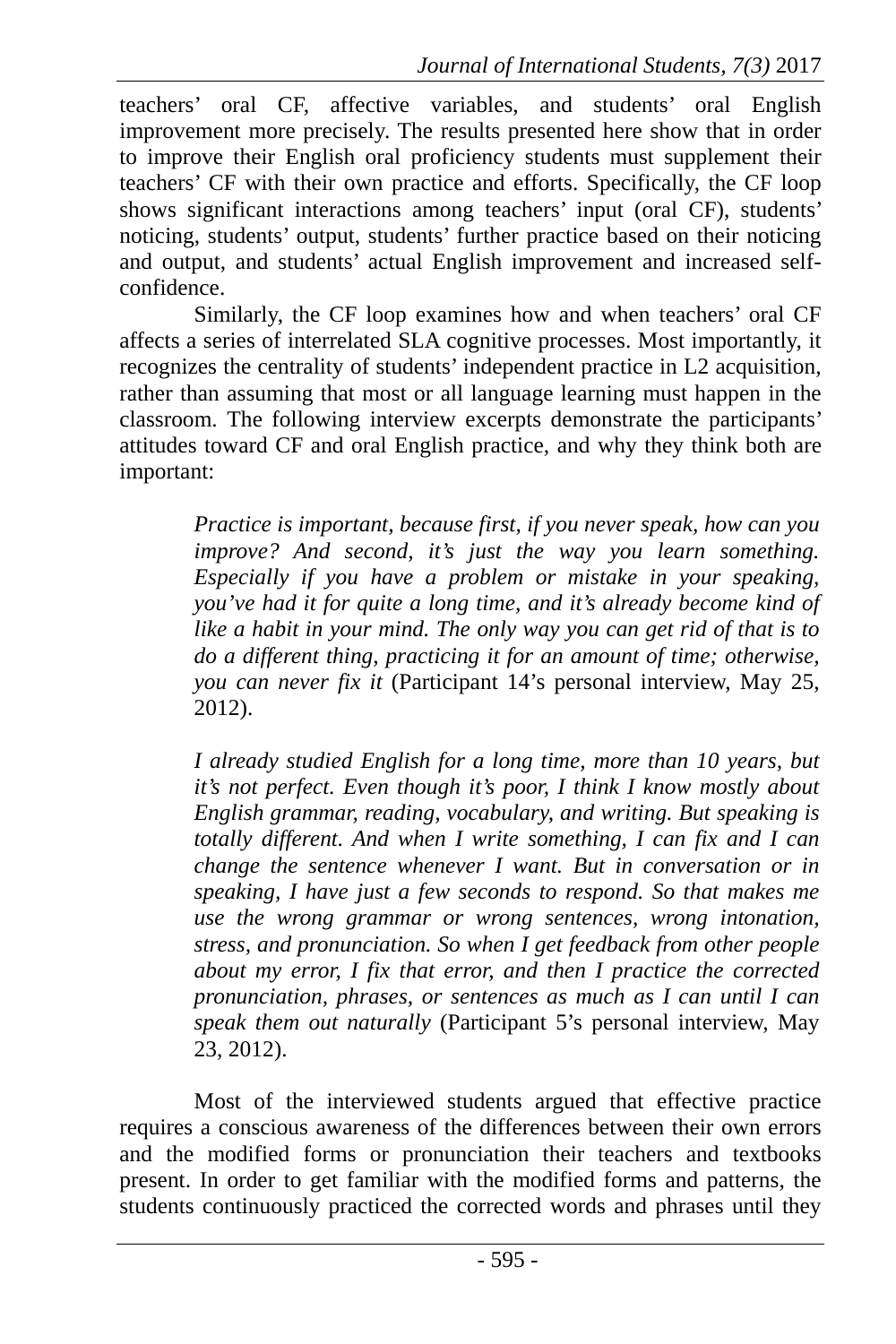spoke them automatically or unconsciously. In other words, "output practice that leads learners to notice gaps in their interlanguage systems, test their existing knowledge, reflect consciously on their own language, and process language syntactically is expected to be the most beneficial for L2 development" (Muranoi, 2007, p. 59). The following interview excerpts show how the students' successful practice strategies affect their cognitive processes, and likewise reveal their thoughts on the roles and functions of practicing oral English:

> *If you don't practice it, you can't be [fluent]–I don't think I'm getting 100% of my teacher's feedback, but I pick up things which should be really important to improve my pronunciation and everything. As I told you, words like "good," that kind of thing, and "consumer science." I just pick up things which are really important for me. And if I don't practice over and over, it's not going to come out naturally. After practicing it, you have to speak in front of other people, or it's not going to come out naturally. Although you care about it, it's not going to be yours. Especially if you are in a setting which is not English class, like if you do a presentation in other classes, if it's not yours, you're not going to care about your pronunciation as much as you do in English classes. So if you don't make it yours, then it's not going to be improved much* (Participant 20's personal interview, May 26, 2012).

> *How can I say about the roles of practice? I think practice is important. You need practice, because you know some patterns, you know the right patterns, but if you don't practice it, you just know it. Or maybe when somebody is speaking, if they are wrong, you can tell. But if you don't practice when you speak, the next time you will still make the same mistake. And you know that. But how can you achieve that, so you never make the same mistake? You need to practice to make the muscles of your mouth stronger, to–how can I say that?–to form your pattern* (Participant 19's personal interview, June 7, 2012).

These results confirm that practice "plays an important role in improving performance so that it becomes more rapid and stable. This occurs when components of a skill become automatized, which then liberates attentional resources for use in higher-level processing" (Ranta & Lyster, 2007, p. 147). Overall, the present study underscores the importance of L2 learners' investment in practice time and strategies, allowing them to apply their studies and their teachers' CF to develop their oral English proficiency outside the classroom. By locating the place of both CF and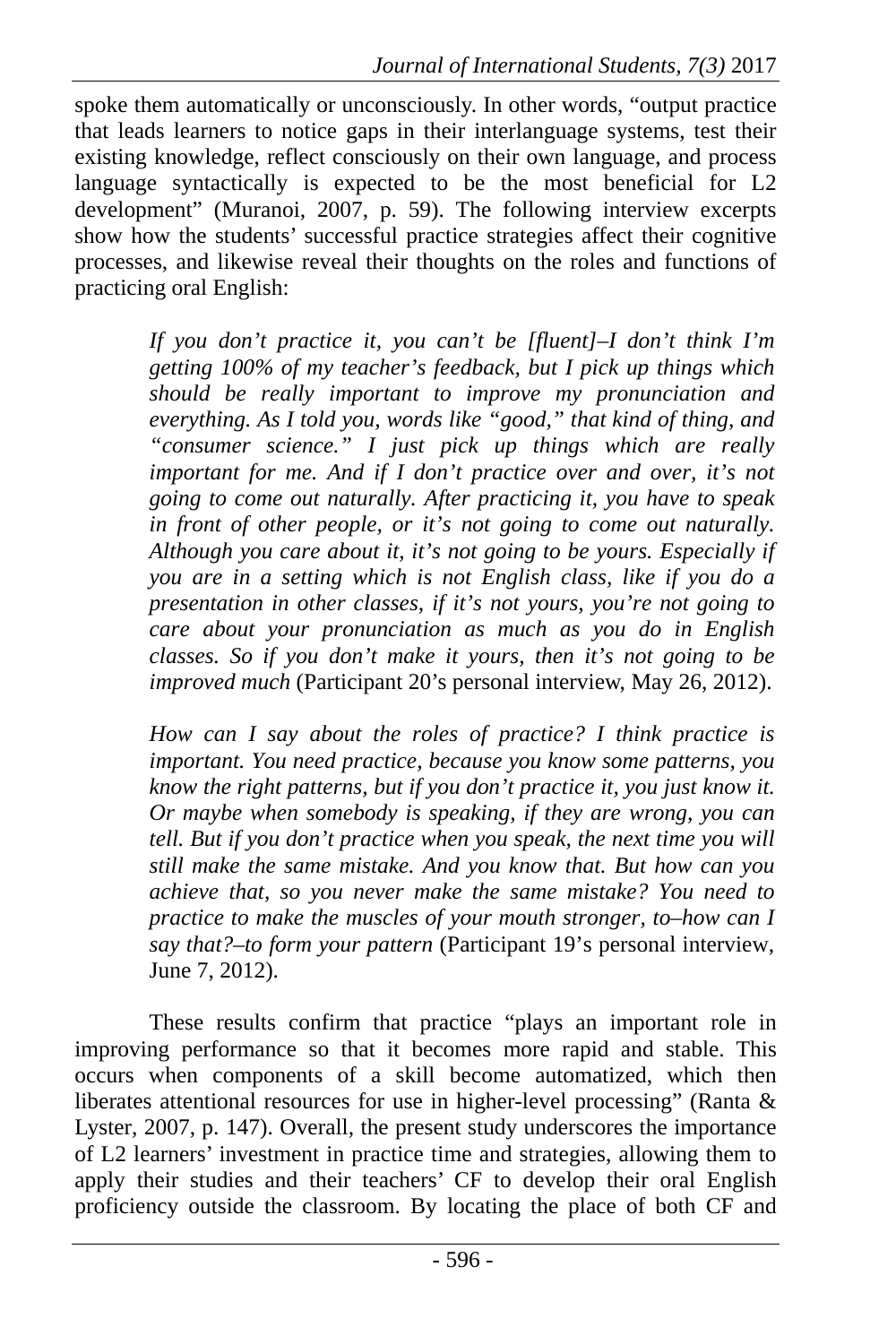independent practice in L2 learning, this study suggests a broad perspective on CF that shows a common and practical trajectory for advanced-level adult ESL students' English learning.

### **LIMITATIONS AND FURUTHER RESEARCH**

The present study's theoretical framework also creates some limitations. As mentioned in the literature review, this study focuses on the Interaction Hypothesis, the Output Hypothesis, and the Noticing Hypothesis to examine the associations between CF, self-confidence, and oral English improvement among advanced ESL students in a spoken English course. Unlike most of the previous studies discussed in the literature review, whose target structures emphasized grammatical knowledge and features, the present study focuses on oral communication skills, and specifically on how advanced-level adult ESL students improved phonological features of their oral English proficiency.

Although these students certainly benefited from their instructors' CF on grammatical errors and structures, both the CF and the course in general sought to improve the students' command of functional grammar for the specific purpose of oral communication skill development. As a result, the results of the present study might be different from studies which examined the extent to which certain types of CF influenced the effects of L2 learning and acquisition on various grammatical forms and structures.

More importantly, as the corrective feedback loop demonstrates, CF forms only part of L2 learners' efforts to improve their oral English, a process that often stretches over several years. Attention to these broader processes could measure the long-term effectiveness of oral CF, to investigate how being aware of their errors and mistakes has an effect on students' long-term personal efforts and practices to develop their oral English proficiency.

#### **REFERENCES**

- Aljaafreh, A., & Lantolf, J. (1994). Negative feedback as regulation and second language learning in the zone of proximal development. *The Modern Language Journal, 78*, 456-483.
- Carroll, S. (1997). The irrelevance of verbal feedback to language learning. In L. Eubank, L. Selinker, & M. Sharwood Smith (Eds.), *The current state of interlanguage* (pp. 73-88)*.* Amsterdam, The Netherlands: John Benjamins.
- Carroll, S. (2001). *Input and evidence: The raw material of second language acquisition*. Amsterdam, The Netherlands: John Benjamins.
- DeKeyser, R. M. (2007). Introduction: Situating the concept of practice. In R. M. DeKeyser (Ed.), *Practice in a second language* (pp. 1-18). Cambridge, NY: Cambridge University Press.
- Doughty, C., & Varela, E. (1998). Communicative focus on form. In C. Doughty & J. Williams (Eds.), *Focus on form in classroom second language acquisition*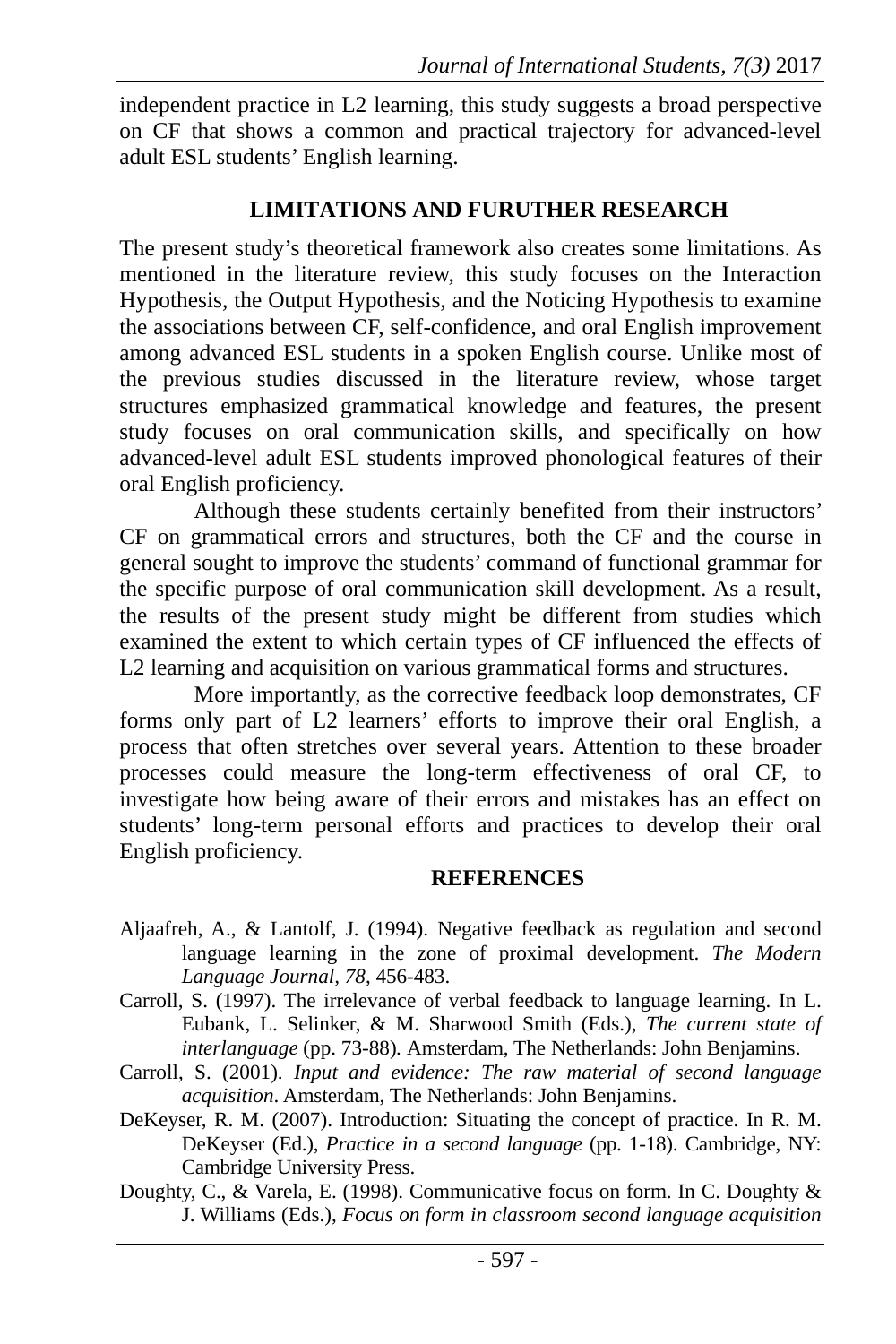(pp.197-261). Cambridge: Cambridge University Press.

- Ellis, R. (1991). The interaction hypothesis: A critical evaluation. In E. Sadtono (Ed.), *Language acquisition and the second/foreign language classroom*. Singapore: RELC.
- Gass, S. M., & Varonis, E. M. (1994). Input, interaction and second language production. *Studies in Second Language Acquisition, 16*, 283-302.
- Havranek, G. (1999). The effectiveness of corrective feedback: Preliminary results of an empirical study. *Acquisition et interaction en language étagère: Proceedings of the Eighth EUROSLA Conference 2*, 189-206.
- Hellermann, J. (2009). Practices for dispreferred responses using no by a learner of English. *IRAL, 47*, 95-126.
- Kim, J. H. (2004). Issues of corrective feedback in second language acquisition. *Teachers College, Columbia University Working papers in TESOL & Applied Linguistics*, *4*(2), 1-24.
- Krashen, S. (1982). *Principles and practice in second language acquisition*. Oxford: Pergamon.
- Krashen, S. (1985). *The input hypothesis: Issues and implications*. London: Longman.
- Lantolf, J., & Thorne, S. (2007). Sociocultural theory and second language learning. In B. VanPatten & J. Williams (Eds.), *Theories in second language acquisition: an introduction* (pp. 197-220). Mahwah, NJ: Lawrence Erlbaum.
- Long, M. H. (1983). Native speaker/non-native speaker conversation in the second language classroom. In M. Clarke & J. Hanscombe (Eds.), *On TESOL '82*. Washington, D. C.: TESOL.
- Long, M. (1996). The role of the linguistic environment in second language acquisition. In W. C. Ritche & T. K. Bhatia (Eds.), Handbook of second language acquisition (pp.413-468). San Diego, CA: Academic Press.
- Lyster, R. (2004). Research on from-focused instruction in immersion classrooms: Implications for theory and practice. *French Language Studies, 14*, 321-341.
- Lyster, R., & Ranta, L. (1997). Corrective feedback and learner uptake: Negotiation of form in communicative classrooms. *Studies in Second Language Acquisition*, *19*, 37-66.
- Mackey, A. (2002). Beyond production: learners' perceptions about interactional processes. *International Journal of Educational Research, 37*, 379-394.
- Mackey, A., & Philip. J. (1998). Recasts, interaction and interlanguage development: Are responses red herrings? *The Modern Language Journal, 82*, 338-356.
- McHoul, A. W. (1990). The organization of repair in classroom talk. *Language in Society, 19*, 349-377.
- Muranoi, H. (2007). Out practice in the L2 classroom. In R. M. DeKeyser (Ed.), *Practice in a second language* (pp. 51-84). Cambridge, NY: Cambridge University Press.
- Nakamura, I. (2008). Understanding how teacher and student talk with each other: An exploration of how repair displays the co-management of talk-ininteraction. *Language Teaching Research, 12*, 265-283.
- Nobuyoshi, J., & Ellis, R. (1993). Focused communication tasks and second language acquisition. *ELT Journal, 47*, 203-210.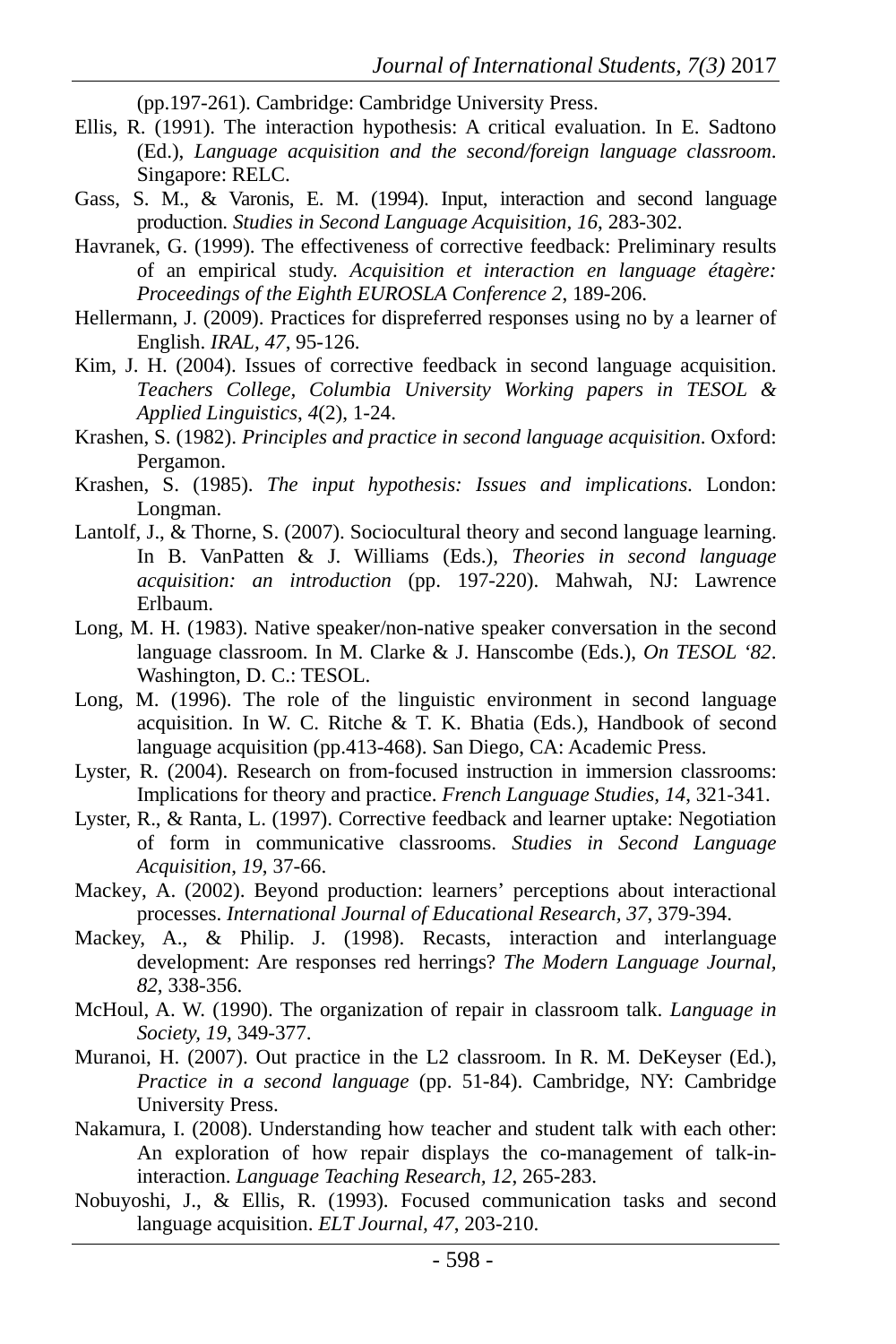- Ohta, A. (2000a). Rethinking interaction in SLA: Developmentally appropriate assistance in the zone of proximal development and the acquisition of L2 grammar. In J. Lantolf (Ed.), *Sociocultural theory and second language learning* (pp. 51-78). Oxford: Oxford University Press.
- Ohta, A. (2000b). Rethinking recasts: A learner-centered examination of corrective feedback in the Japanese classroom in J. K. Hall and L. Verplaetse (Eds.): *The construction of second and foreign language learning through classroom interaction*. Mahwah, NJ: Erlbaum, pp. 47-71.
- Oliver, R. (2000). Age differences in negotiation and feedback in classroom and pairwork. Language Learning, 50, 119-151.
- Panove, I., & Lyster, R. (2002). Patterns of corrective feedback and uptake in an adult ESL classroom. *TESOL Quarterly*, *36*, 573-593.
- Philip, J. (2003). Constraints on noticing the gap: Nonnative speakers' noticing of recasts in NS-NNS interaction. *Studies in Second Language Acquisition, 25*, 99-126.
- Ranta, L., & Lyster, R. (2007). A cognitive approach to improving immersion students' oral language abilities: The awareness-practice-feedback sequence. In R. M. DeKeyser (Ed.), *Practice in a second language* (pp. 141-160). Cambridge, NY: Cambridge University Press.
- Rezaei, S., Mozaffari, F. (2011). Corrective feedback in SLA: Classroom practice and future directions. *International Journal of English Linguistics, 1*(1), 21- 29.
- Schmidt, R. (1990). The role of consciousness in second language learning. *Applied Linguistics, 11*, 129-58.
- Schmidt, R. (1993). Awareness and second language acquisition. *Annual review of Applied Linguistics, 13*, 206-26.
- Schmidt, R. (1995). Consciousness and foreign language learning: A tutorial on the role of attention and awareness in learning. In R. Schmidt (Ed.), *Attention and awareness in foreign language learning*. Honolulu: University of Hawaii Press.
- Schmidt, R. (2001). Attention. In P. Robinson (Ed.), *Cognition and second language instruction* (pp. 3-32). Cambridge, UK: Cambridge University Press.
- Schwartz, B. (1986). The epistemological status of second language acquisition. *Second Language Research, 2*, 120-159.
- Schwartz, B., & Gubala-Ryzak, M. (1992). Learnability and grammar reorganization in L2A: Against negative evidence causing the unlearning of verb movement. *Second Language Research, 8*, 1-38.
- Seedhouse, P. (1997). The case of the missing "no": The relationship between pedagogy and interaction. *Language Learning, 47*, 547-583.
- Seedhouse, P. (2004). The organization of repair in language classrooms. In Young, R. (Ed.), *the international architecture of the language classroom: A conversation analysis perspective* (pp. 141-180). Language Learning Monograph Series.
- Sheen, Y. (2011). *Corrective feedback, individual differences and second language learning*. New York: Springer.
- Song, S. (2007). Beginning ESL learners' noticing of morphological and syntactic changes in recasts. *Teachers College, Columbia University Working Papers*